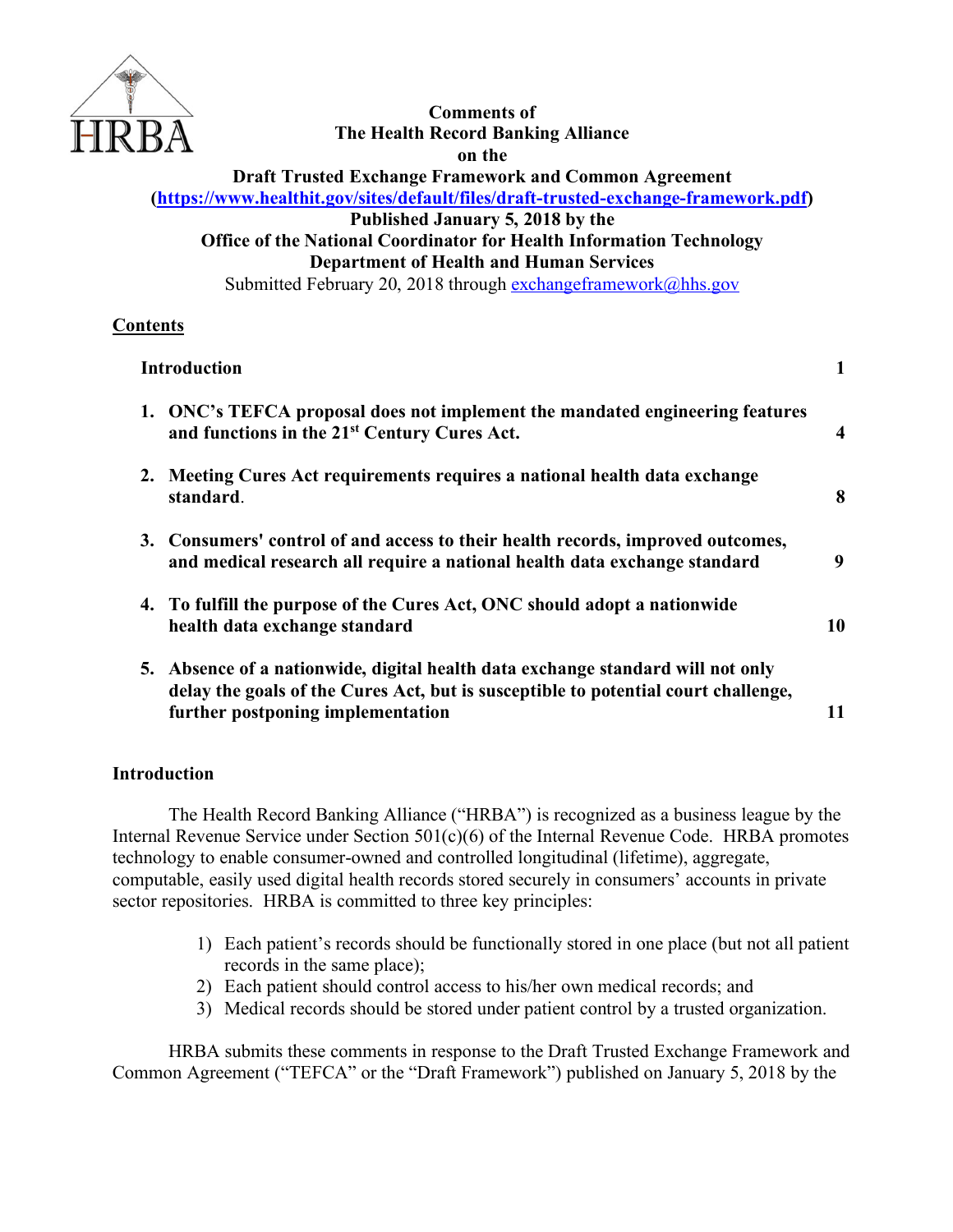Office of the National Coordinator for Health Information Technology ("ONC"). Our comments build on previous comments HRBA submitted on August 24, 2017<sup>1</sup> and November 27, 2017.<sup>2</sup>

The 21st Century Cures Act gives statutory rights regarding digital health records to consumers, patients' and physicians' groups, and others similarly situated. Those rights include digital health data exchange implementation by the Office of the National Coordinator sufficient to enable health data to be moved conveniently and completely into and out of consumers' digital, longitudinal health records for treatment and research purposes, among other uses. To serve those ends, "computable" data exchange is contemplated by, provided for, and prescribed in the Cures Act. HRBA's interest in ONC's Cures Act implementation rulemaking is in the timely adoption of an effective, enforceable, nationwide digital health data exchange standard to enable convenient, "computable" EHR data transfer that secure repositories, among others, will use to house patient-owned health records.

In 2004, President George W. Bush created the Office of the National Coordinator for Health Information Technology (ONC). Its purpose was to ensure that every American had electronic health records by 2014, a bipartisan goal that was later reiterated by President Obama. In 2009, the Health Information Technology for Economic and Clinical Health (HITECH) Act (part of the American Recovery and Reinvestment Act)<sup>3</sup> authorized  $$30+$  billion to incentivize providers to obtain and use electronic health records ("EHRs") that ONC certified were interoperable. However, ONC unfortunately did not ensure the required interoperability by designating a health information exchange standard as part of its EHR certification requirements. While the majority of providers now have EHR systems, Americans today still do not have guaranteed access to their comprehensive longitudinal electronic health and medical records whenever and wherever they may seek care. As a result, the improvements in quality of care and reductions in cost that Congress expected have not yet materialized.

Congress recognizes that comprehensive records for each individual are necessary to improve care and reduce costs. Just as airplane mechanics require access to complete maintenance records for each aircraft, rather than being limited to records of work done in the *current airport facility*, health care providers must be fully informed about the prior care of each patient to avoid over-treatment, under-treatment, and medical errors. With the 21<sup>st</sup> Century Cures Act, signed into law in December 2016, Congress is seeking to refocus ONC and the nation toward assuring comprehensive longitudinal records for individuals that are accessed, exchanged, and used without special effort through the use of application programming interfaces or successor technology or standards. It directs the HHS Secretary to "ensure that a patient's electronic health information is accessible to that patient … in a single, longitudinal format that is easy to understand, secure, and may be updated automatically." (Cures Act, §4006)

Up to now, the common approach to integrating disparate records for individuals has been institution-centric, leaving the records where they are created and attempting to integrate them in real-time when needed. Even with perfect interoperability, such an approach is hugely inefficient, because records from all sources must be retrieved each and every time they are needed, over and over. Furthermore, this approach is both extremely vulnerable to security breaches and highly

 $1$ http://www.healthbanking.org/uploads/9/6/9/4/9694117/hrba comments to cures act section 4003 20170907.pdf <sup>2</sup> http://www.healthbanking.org/uploads/9/6/9/4/9694117/onc\_further\_response\_20171128.pdf

<sup>&</sup>lt;sup>3</sup> Title XIII of the American Recovery and Reinvestment Act of 2009 (the Health Information Technology for Economic and Clinical Health Act, or "HITECH").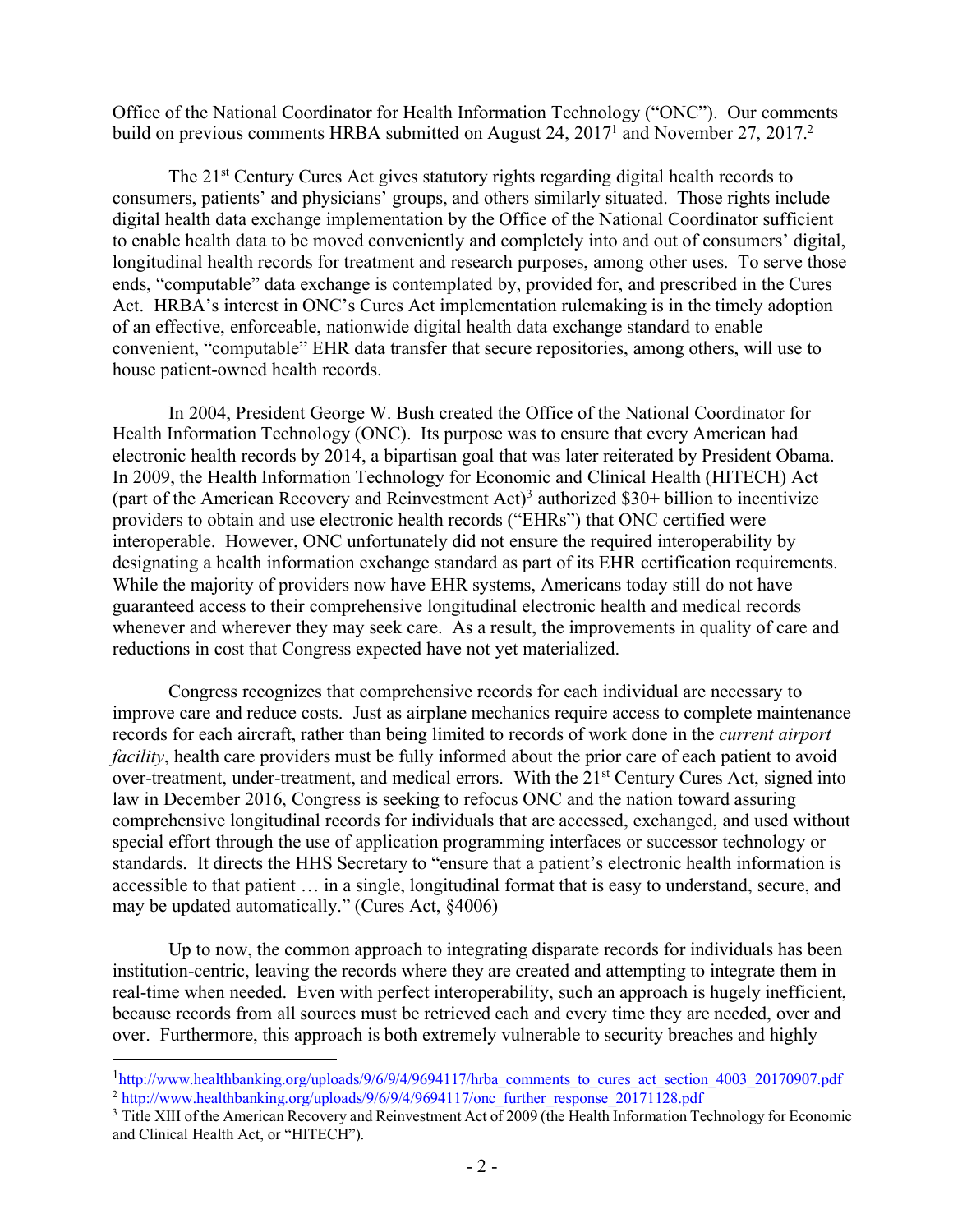prone to error, as the likelihood that one or more sources of records will be unavailable at any given time increases linearly with the number of sites of care,<sup>4</sup> even if every institution agrees to voluntarily share (which has proved difficult to ensure). This approach has resulted in incomplete records, with minimal value, obtained at high cost. The natural and expected consequence, as we have observed, is that organizations that attempt it have a very high rate of failure.

In contrast, a person-centric architecture, as is employed in other analogous personal information domains such as credit reporting and credit card billing, employs a separate account for each individual. New records for each individual are deposited when created in that person's account. Such a model is simple and low cost, and deposits can be mandatory (under the Health Insurance Portability and Accountability Act (HIPAA)) if requested by the patient. The requirement for deposits for each health care encounter forces universal participation. It also ensures more comprehensive records that are crucial to effective and efficient health care. By searching the record repositories (with patient permission), the substantial additional value of the information beyond individual care can also be captured to promote financial sustainability. This person-centric architecture is envisioned and supported within the ONC's Shared Nationwide Interoperability Roadmap. 5

In these comments, HRBA urges ONC to fully develop and engage this person-centric path to create individually owned, aggregated medical records for each patient. Those records can be stored in patient-owned and controlled data accounts. Those accounts can be stored, among other options, in secure, private sector repositories chosen by each consumer.

Among its benefits, this nationwide medical record system architecture will encourage market-driven innovations and services through the use of application programming interfaces or successor technology or standards. That will directly support success in achieving the specific goals that Congress has specified in the 21st Century Cures Act.

In contrast, further pursuit of the existing institution-centric approach to medical records, which has proven unsuccessful in the past, will produce the same lack of success in the future. It will yield barely incremental gains while creating unnecessary complexity, additional cost, distraction and delay. It will postpone the day when the U.S. will realize the benefits that Congress has mandated and our country so desperately needs, more effective and efficient care based on comprehensive individual health records that patients can access easily and furnish to clinicians and researchers.

To do this, ONC needs finally to designate and enforce a mandatory nationwide health information exchange standard. ONC must further ensure that newly created electronic patient records are automatically deposited in standardized form (at no charge) in a secure repository account when requested by the patient. Literally dozens of small and large private sector entities stand ready to receive this information, keep it secure, and facilitate its use (as directed by each patient) for medical care, research, and population health.

 <sup>4</sup> Lapsia V, Lamb K, Yasnoff WA: Where should electronic records for patients be stored? *International J Med Informatics* 81(12):821-7, 2012.

<sup>&</sup>lt;sup>5</sup> HHS ONC (2015). Connecting Health and Care for the Nation: A Shared Nationwide Interoperability Roadmap, Final Version 1.0, December 2015. Retrieved from: https://www.healthit.gov/sites/default/files/hieinteroperability/nationwide-interoperability-roadmap-final-version-1.0.pdf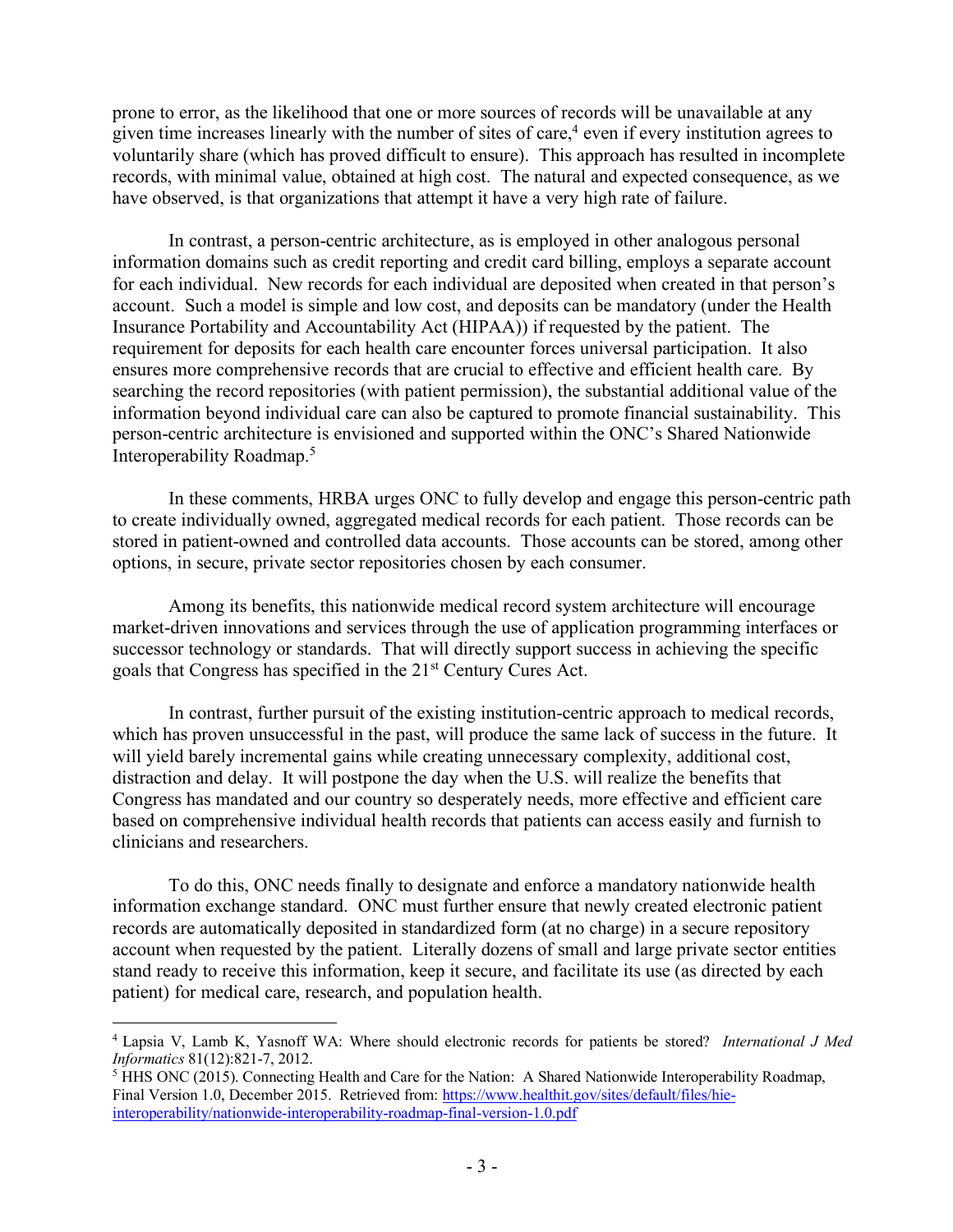The availability of standard, low cost, comprehensive electronic health records for each individual can truly bring the advances in health and health care efficiency and quality that we all desire. Individuals can also adopt other market innovations, such as applications ("apps") that can assist patients with their care using longitudinal, patient-controlled records stored in repositories that eliminate the need for constant burdensome data entry, with the confidence and comfort of knowing that their individual and family health records are complete, secure and easily accessible.

#### **1. ONC's TEFCA proposal does not implement the mandated engineering features and functions in the 21st Century Cures Act**

The TEFCA draft proposed on January 5, 2018 by the Office of the National Coordinator (the "Draft Framework") does not implement the required features prescribed in the 21st Century Cures Act (the "Cures Act") and of HITECH as amended by the Cures Act. If adopted as a final rule, the TEFCA draft would not be consistent with the Cures Act. It would not survive judicial review in the United States Court of Appeals, which would further delay progress toward an effective health information infrastructure.

The Draft Framework bypasses interlocking and interdependent Cures Act provisions that specify engineering features and functions that, together as a system, will enable successful, secure interchange of and access to health record data among patients, clinical providers, researchers, and other authorized users. It is not sufficient to address the requirements of any specific section of the Cures Act in isolation. Congress enacted this systems design, with all its specified elements, to liberate medical records now siloed in proprietary, non-interoperable electronic medical record ("EHR") systems installed in hospitals and physicians' offices throughout the U.S. The ONC's present proposal would not only thwart Congress's express reasons for enacting the Cures Act, but would clearly be *detrimental to patient care by denying patients the opportunity to maintain, use, and share their own longitudinal, lifetime records.*

Were the draft TECFA framework implemented, it would continue this waste of more billions of dollars on legacy medical record systems that cannot exchange digital data.<sup>6</sup> Worse, it would further put off the time when patients finally will be enabled to extract their encounter data from EHR systems to create longitudinal, lifetime health records that they, as consumers, can use to obtain better health care and to participate in medical research project as they wish. It would thus perpetuate the problems Congress sought to solve in the Cures Act. Our country and patients cannot afford this waste and delay any longer.

Congress, in the Cures Act, requires a nationwide health data exchange system connecting otherwise incompatible EHR systems to make them interoperable (able to exchange digital health data easily, reliably, and routinely). Congress specified the following explicit operating features and components, all required, as part of a *comprehensive* engineering systems design: 7

 <sup>6</sup> See, e.g., *Veterans Affairs Wasted Closer to \$2 Billion On Failed IT Projects*, available at: http://m.nextgov.com/itmodernization/2018/01/veterans-affairs-wasted-almost-2-billion-failed-it-projects/145626/ .

<sup>&</sup>lt;sup>7</sup> Statutory citations for each of these Cures Act provisions may be found in HRBA's August 24 Comments submitted in response to ONC's Request for Information on Implementing the Cures Act. *Id.*, note 1 above.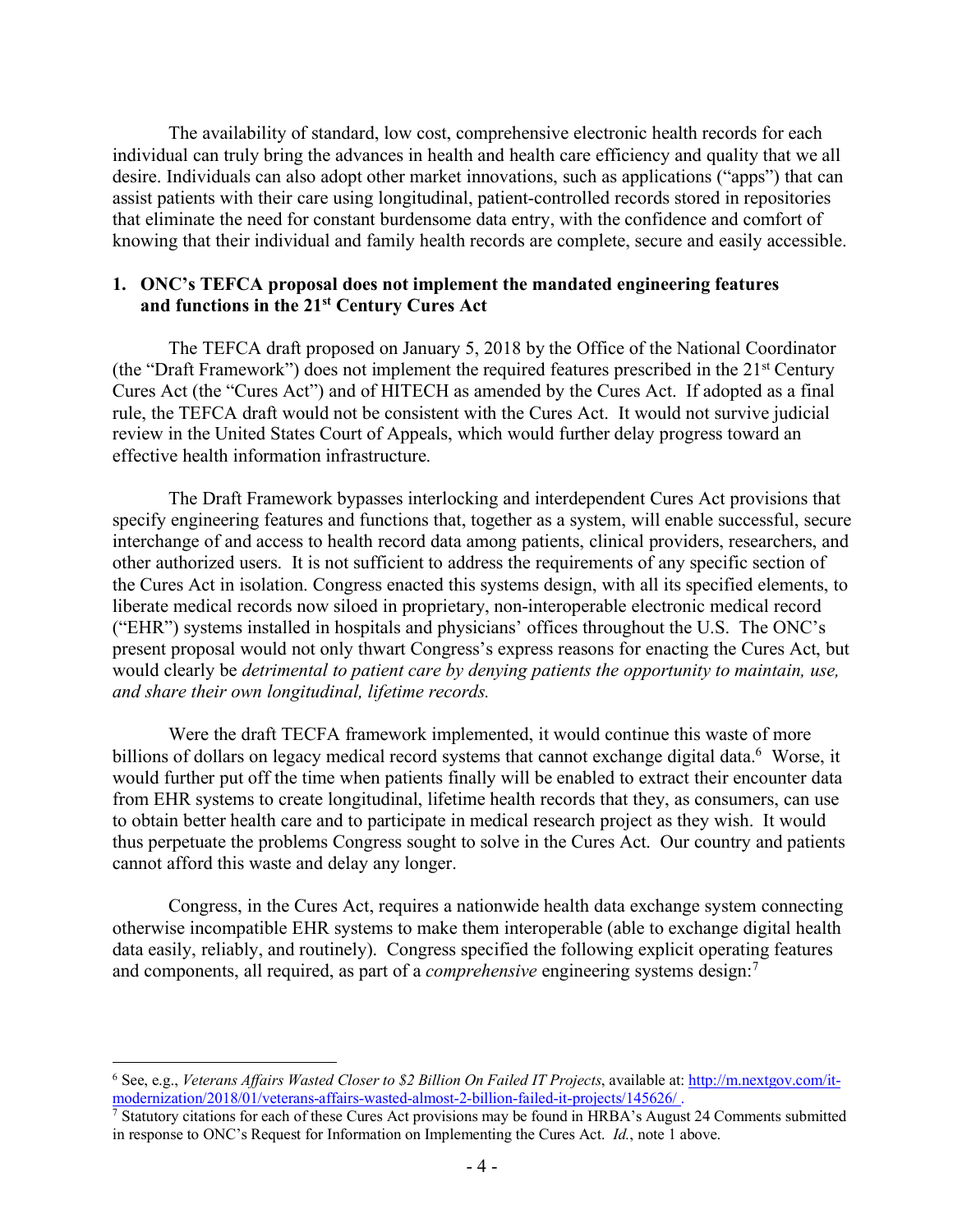- EHR data must be exchangeable "*without special effort"* on the part of users. (Patients and physicians are among "users" under the Cures Act.) (HITECH as amended, new §3000(10)(A), as added by Cures Act §4003(a); emphasis added.)
- EHR data exchange must allow "*complete* access, exchange, and use of all electronically accessible health information for authorized use [under applicable law]." (HITECH as amended, new §3000(10)(B), as added by Cures Act §4003(a); emphasis added.)
- EHR data exchange cannot be implemented by ONC in ways that restrict "exporting" *complete information sets*" as part of access to, or exchange of, health information. (HITECH new  $\S 3022(a)(2)(C)(i)$ , as added by Cures Act  $\S 4004$ ; emphasis added.) This means export of all of a patient's health records in the EHR system if a patient so requests.
- EHR data exchange must allow "access *to all data elements* of a patient's electronic health record" permitted by privacy laws. (HITECH new  $\S 3001(c)(5)(D)(iv)$  as added by Cures Act §4002; emphasis added.)
- EHR data exchange *cannot* be implemented by ONC in ways that *"are likely to substantially increase the complexity or burden"* of access to, or exchange of, health information. (HITECH new §3022(a)(2)(B) as added by Cures Act §4004; emphasis added. This provision perforce imposes a specific requirement for nationwide standardized exchange.)
- EHR data exchange must be enabled through the use of application programming interfaces or *successor technology or standards*. (HITECH new §3001(c)(5)(D)(iv) as added by Cures Act §4002; emphasis added.)
- EHR data exchange must provide *the patient or an authorized designee* with a *complete copy* of his or her health information from an electronic record *in a computable format*. (HITECH new §3000(10)(B) as added by Cures Act §4003; emphasis added.)
- EHR systems must be capable of exchanging health data with "clinician-led clinical data registries" that are "designed to collect detailed, standardized data . . . for medical procedures, services, or therapies for particular diseases, conditions or exposures," and that meet data quality standards including "using standardized data elements . . . to verify the completeness and validity of those data." (Cures Act §4005(a), (b).)
- A key Congressional goal is "offering patients access to their electronic health information *in a single, longitudinal format that is easy to understand, secure, and may be updated automatically*" and supports patients' ability to add "patient-reported information" electronically as well as patients' access (at each patient's option) for research purposes. (HITECH new  $\S 3009(e)(2)$ (A) as added by Cures Act  $\S 4006$ ; emphasis added.)

In summary, patients' complete records in EHRs must be easy to exchange (requiring no special effort from users) and assemble into a single, longitudinal format that is easy to understand, use, and update automatically, and that uses standard data elements under the Cures Act. To achieve what Congress has insisted upon as an engineered system, ONC needs to adopt a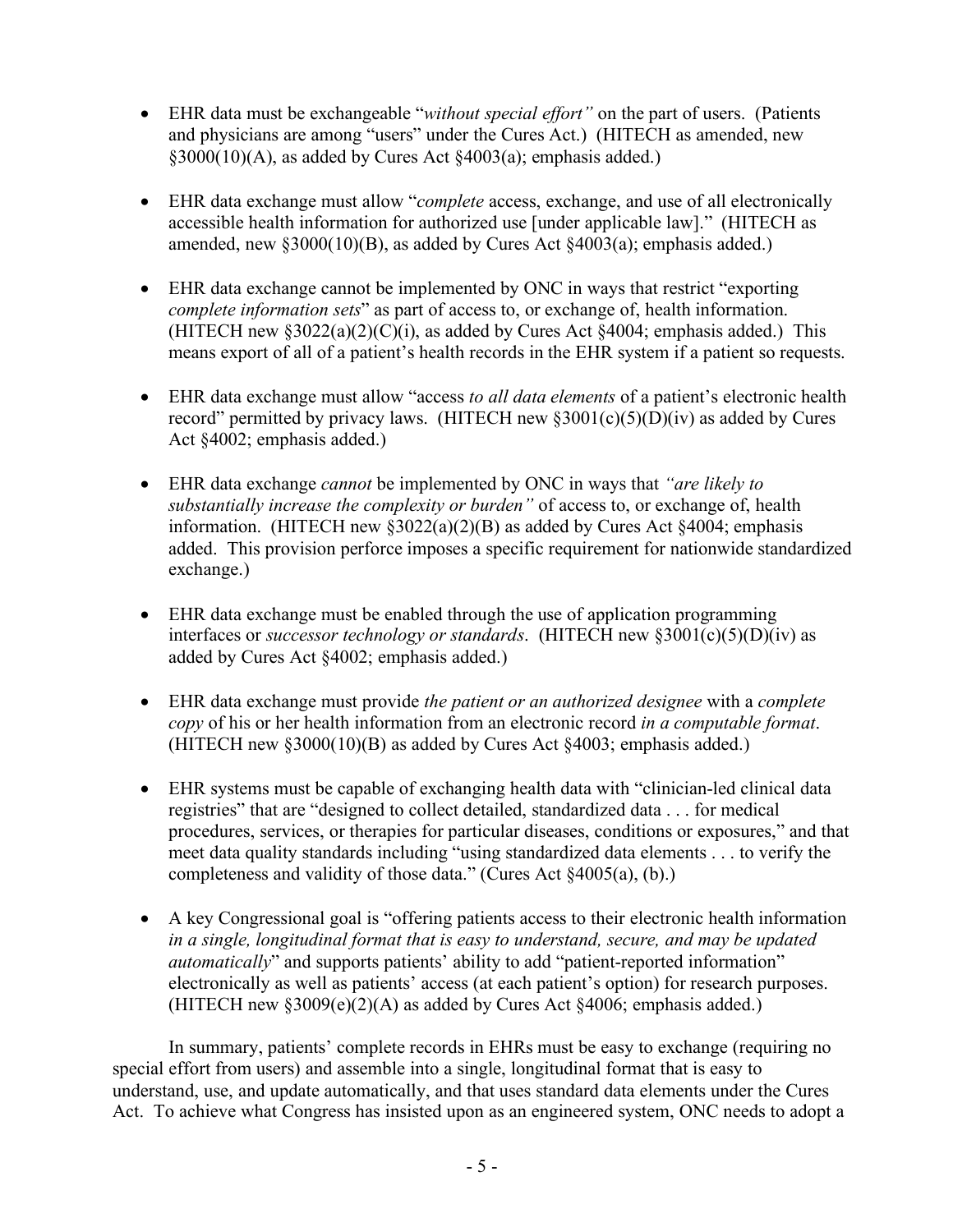single standard mechanism for EHRs to use for purposes of exchanging medical records nationwide (to avoid "complexity or burden"). ONC can update this exchange standard through annual rulemaking proceedings to keep up with technology (for example, the ongoing development of Fast Healthcare Interoperability Resources, or FHIR). We see no other engineering path to meet the statute's specifications.

Under the Cures Act, ONC implementation of the proposed TEFCA framework is not feasible within the statutory timeline, especially when considering added time for both activating the proposed Recognized Coordinating Entity ("RCE") organization, and for it to develop and establish workable operational guidelines for participating health information networks ("HINs").

The TEFCA draft is based on an institution-centric, record locator architecture. In contrast to a system architecture that permits patients to access and aggregate their data into lifetime compilations stored and used securely, record locator services entail keeping patient records in disparate, ever multiplying atomic units held in a shifting variety of locations. This creates multiple points of vulnerability that are repeatedly exposed to attack and error-generation. They are prone to producing incomplete records because inevitably some of the distributed data may not be accessible when requested. Record locator architecture at this scale – massive, incompatible index systems scattered across the country – is also massively inefficient because each patient's records from the disparate sources must be requested and retrieved error-free, and integrated with unerring precision in real-time each and every time the record is needed.<sup>8</sup>

Imagine such a system for credit card billing, where queries were sent to every merchant where a purchase had been made to assemble each person's monthly bill (or, worse yet, "broadcast queries" to every possible merchant to find the transactions of a specific person). The result would be substantial unnecessary computational costs even if done just once each month, but patient records are often needed much more frequently. In contrast, depositing encounter records once in a person's lifetime account immediately after the record is created has been demonstrated to be much more efficient and reliable.<sup>9</sup>

The idea of making record locator problems worse by inserting regional brokers and disparate, local, voluntary exchange standards into such a system only makes it more costly and chaotic, and even more fraught with security and privacy issues. Access control and user authentication are well known problems that multiply at an accelerated rate with scale in such systems.

The record locator architecture was initially contemplated for health records because of fear of large-scale data loss if large numbers of comprehensive electronic health records were aggregated into a single database. However, recent developments in computer security methods can affirmatively prevent such large-scale data loss,<sup>10</sup> negating the original justification for the massive inefficiencies and predictable errors of the record locator approach. Therefore, there is no longer any reason to continue to support this inefficient, error-prone architecture.

 <sup>8</sup> *Id.* Note 4 above

<sup>9</sup> *Id.* Note 4 above

<sup>10</sup> Yasnoff WA: A Secure and Efficiently Searchable Health Information Architecture. *J Biomed Inform,* 61:237-46, 2016. Available at: http://dx.doi.org/10.1016/j.jbi.2016.04.004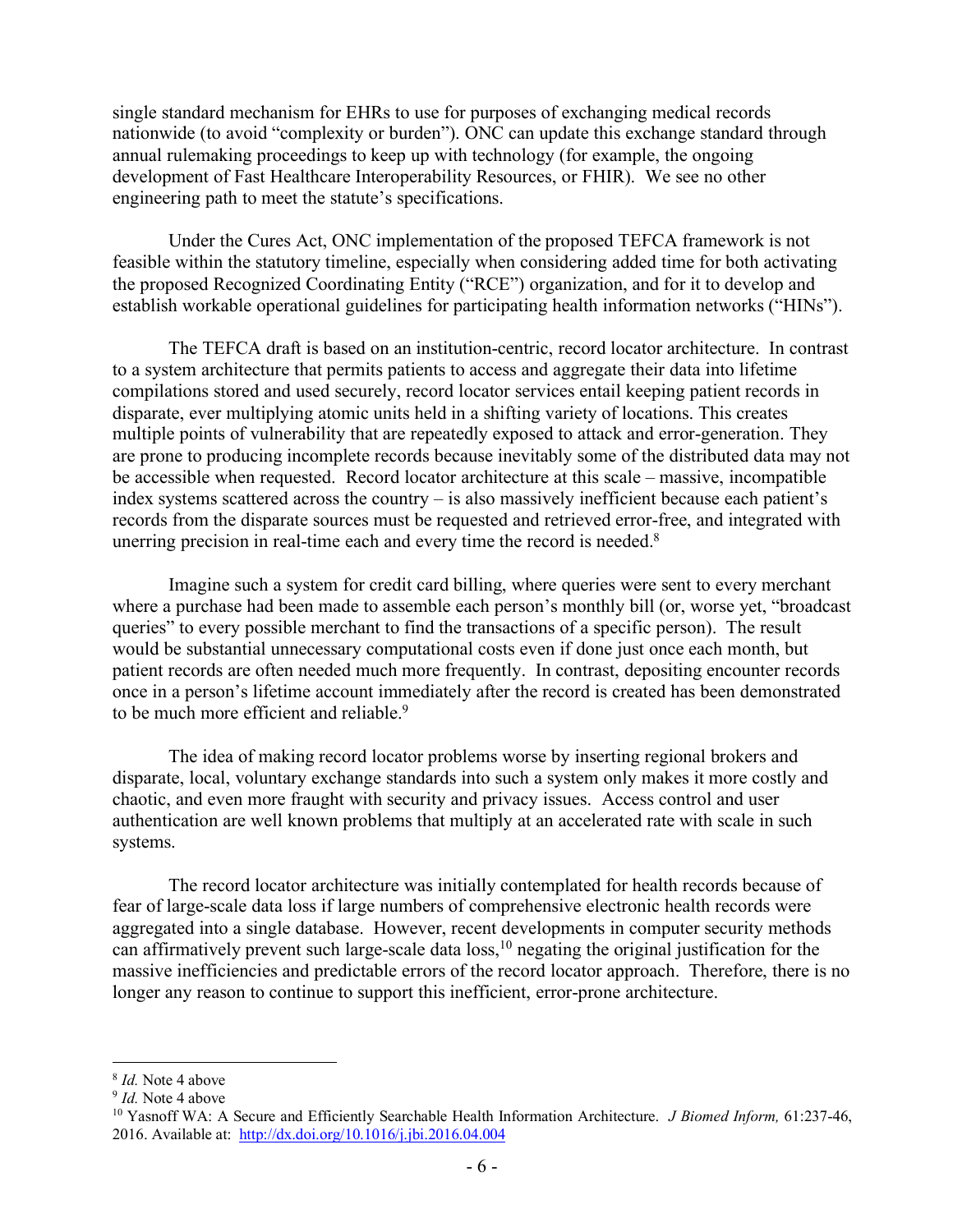Congress, in creating the Cures Act's new Health Information Technology Advisory Committee, further prescribed a policy framework for Cures Act implementation. The framework helps define engineering design features for health data exchange. The Advisory Committee is charged with recommending standards, architectures, and software schemes for access to patients' identifiable health information "*across disparate systems* including user vetting, authentication, privilege management, and access control." (HITECH new §3002(b)(2)(A), added by Cures Act §4003(e); emphasis supplied.) ONC and the Advisory Committee are directed to "identify existing standards and implementation specifications" to support health information exchange.

One of ONC's stated goals is a "single 'on-ramp'" for health data exchange.<sup>11</sup> ONC's proposed Trust Framework also asserts laudable goals involving provider and patient access to health records and encouraging private sector innovation to develop application programming interfaces (APIs) to help access health data.12 APIs, including FHIR, are becoming increasing common, but FHIR still requires more implementation guides to limit optionality and improve its interoperability, as well as a trust agreement. While waiting for FHIR to mature, all 12 C-CDA document templates can carry all of the significant data classes within EHRs. The C-CDA standard is widely used now and is extensible to cover other use cases and data types. In addition to Query/Retrieve, "Push" methods such as Direct messaging have great value for consumers and patients because they allow patients to easily receive data from EHRs by simply entering their Direct address into the EHR's patient portal and they allow patients to securely send data payloads to providers, payers, and research organizations. Further, APIs alone do not today offer the extensive systems capabilities required under the Cures Act to exchange complete patient records using standard data elements in computable format.

A vendor's commercial decision to offer a certified EHR system in interstate commerce is voluntary, as is the vendor's decision to seek to have the EHR system certified as complying with HITECH and Cures Act certification criteria. Once an EHR system vendor seeks certification post Cures Act, however, the system's capacity to exchange health record data is mandatory to satisfy the statute. Otherwise, ONC should not under the statutory scheme certify the EHR system for HITECH and Cures Act purposes. Despite the statutory scheme, however, ONC's TEFCA proposal envisions a system of multiple voluntary standards. Without adoption, implementation, and enforcement of a mandatory health data exchange standard, it will be impossible to achieve the statutory goal of avoiding complexity and unwarranted burden on users (including patients and clinicians).

ONC further proposes to designate a new entity, the Recognized Coordinating Entity  $("RCE"),<sup>13</sup>$  to shepherd the voluntary standards process according to a time schedule that exceeds the time allowed under the Cures Act. This approach would guarantee that implementation could meet neither the Cures Act's design specification for data exchange nor the Act's stringent deadline for promulgating rules to enable computable health data exchange. A reviewing court could well conclude that ONC cannot avoid its responsibility to adopt workable rules within the Cures Act's deadlines by transferring the task to an entity, the RCE, that cannot meet those time frames.

 <sup>11</sup> Office of the National Coordinator, *Draft Trusted Exchange Framework*, January 5, 2018 (available at: https://www.healthit.gov/sites/default/files/draft-trusted-exchange-framework.pdf), at 5.

<sup>12</sup> *Id.* at 6.

<sup>13</sup> *Id.* at 9.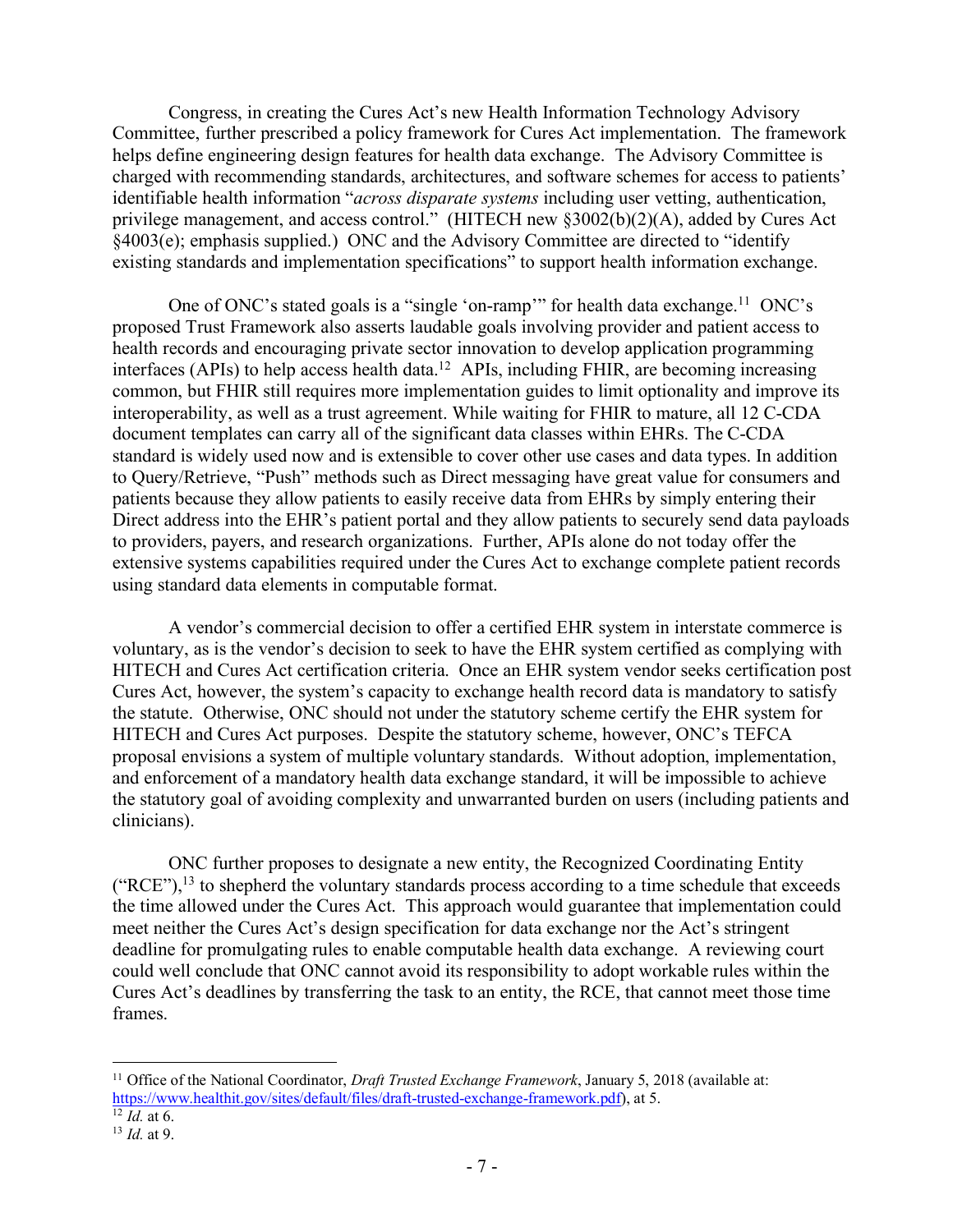ONC's current TEFCA proposal is aimed in part at fostering compatibility in data exchange among existing, prominent health information networks (HINs) – an institution-centric, rather than a patient-centric, model. However, the Cures Act imposes no such design requirement. Rather, many models of health information exchange are permissible under the Cures Act – so long as ONC's system design incorporates all the Act's specific engineering features. While many existing HINs might become obsolete once the Cures Act's mandatory engineering features become available, effective access to complete patient records rather than preservation of existing organizations is the priority of the Cures Act.

The availability of a mandatory health data exchange standard would enable bi-directional patient-institution data exchanges, including consumer-directed exchange ("CDEx"). This momentum for consumers will open a wide range of opportunities for private sector innovation in the use of application programming interfaces ("APIs") and other technologies for an everexpanding variety of health applications. The exchange standard would aid pharmacies and many other providers across care settings. It would allow them easily to expand care coordination efforts with other providers and with consumers themselves. It would support payor applications. It would bolster public health applications. So, in contrast to the current TEFCA proposal, a mandatory exchange standard could be the foundation for reaching the four goals ONC has set out for the exchange framework.14

In summary, the currently proposed TEFCA would interfere with, or outright prevent, meeting the data exchange goals and design requirements prescribed by Congress. The current proposal is inconsistent with the Cures Act, and does not support the promise of routine, easy-touse use health data exchange that the Cures Act heralds and Congress believes it has enacted.

### **2. Meeting Cures Act requirements requires a national health data exchange standard**

The requirement for complete exchange of patients' EHR records in a "computable format" must be implemented in the Trusted Exchange Framework ONC adopts. The Cures Act requires exchanging all data elements among EHR systems in standard ways, so as not to increase the burden on users or require their special effort.

The only engineering approach identified to perform these exchanges requires the capacity in each EHR system to map their output of medical records using a mandatory, standard format that ONC specifies. This is the "single on-ramp" ONC seeks, but has yet to propose in reliable system design and system engineering terms.

EHR systems must be able to map their outputs and inputs using the mandatory medical record format. When an EHR system receives records in that format, this mapping will direct each data element to its correct location(s) in the receiving EHR. That functionality will make the received data easy for clinicians to use. Clinicians on the receiving end of an exchange will be able to search for and quickly locate the data they need for an encounter. They will be able to analyze specific data using tools in their EHR systems (e.g., graph a patient's historical data). In the context of the Cures Act, no other interpretation of "computable format" makes sense, because no other approach makes possible the "ease of use," "complete data," and "standard data element" design requirements of the Cures Act.

 <sup>14</sup> *Id.* at 4.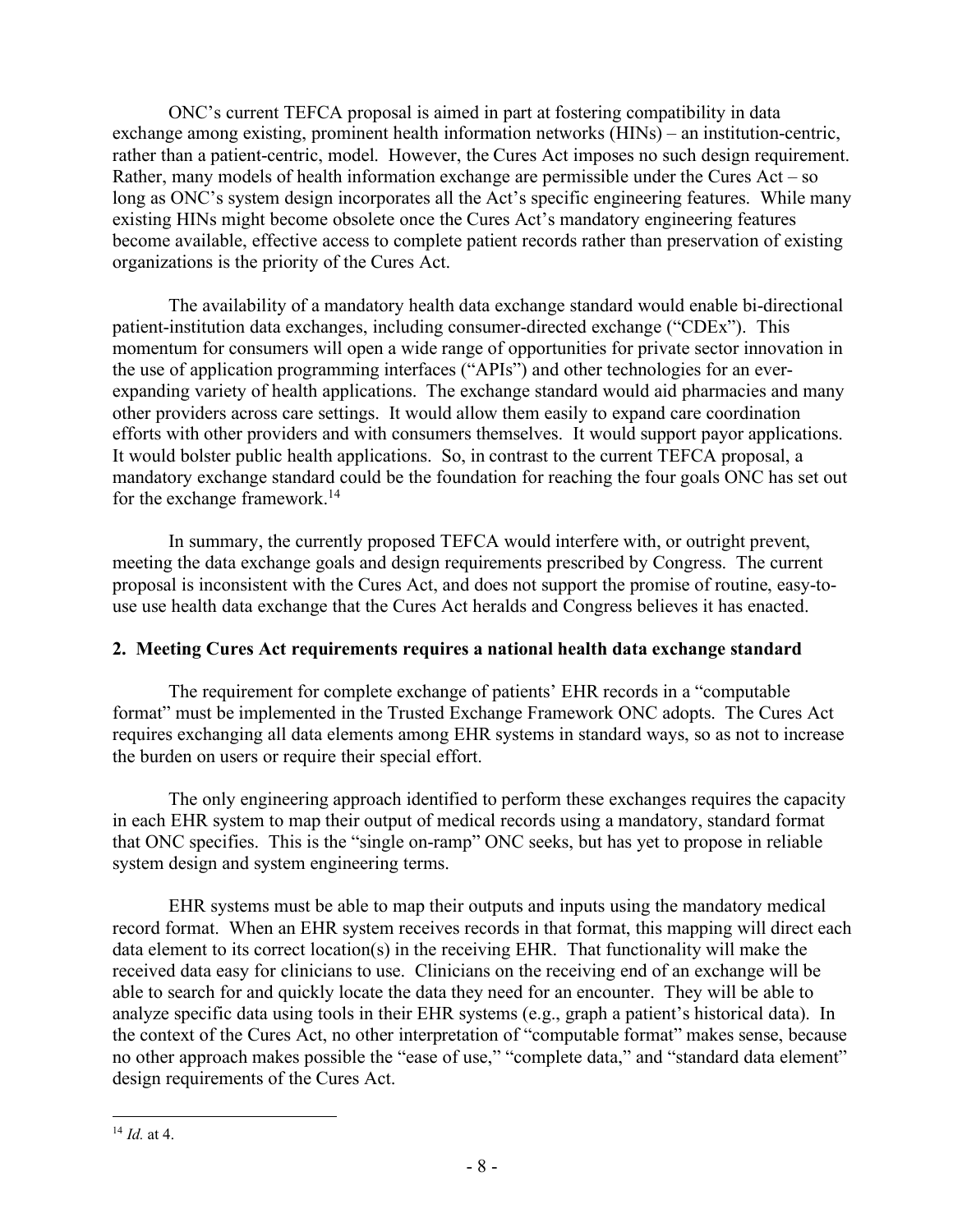A nationwide digital health data exchange standard is well within ONC's reach. Congress directed ONC to adopt and implement existing, consensus industry standards for the Trusted Exchange Framework. The Consolidated-Clinical Document Architecture ("C-CDA") is the only existing, widely-implemented content and format standard that meets the needs ONC faces, as HRBA has detailed in earlier comments (see footnote 1). The C-CDA is amenable to further development, to technological improvement (such as, for example, potential instantiation using FHIR, or Fast Healthcare Interoperability Resources), and can be expanded to include data transfer to clinical registries and medical researchers. The Cures Act requirements and time frame necessitate mandatory use of C-CDA to develop content mapping rules for EHRs.

To summarize: Rules that ONC adopts must be based on a systems design that achieves all the interdependent engineering goals in the Cures Act. The rules must contain mandatory standards for a nationwide data exchange standard to enable EHR data to flow into a *single, longitudinal format that is easy to understand, secure, and may be updated automatically*. Using the new Cures Act system, patients (and their designees) will be able to move complete medical record data sets, including all their standard data elements, back and forth, in and among various proprietary EHR systems. That is so even though those EHR systems are presently incompatible, that is, incapable of exchanging complete health records and all the data elements in those records.

The current TEFCA proposal unfortunately does not meet these statutory requirements.

### **3. Consumers' control of and access to their health records, improved outcomes, and medical research all require a national health data exchange standard**

A national health data exchange standard should be the "on-ramp" that ONC seeks for medical records. The exchange standard would open the door to consumers' aggregating records of health care encounters from providers wherever located, storing the records securely, and using them to improve interactions with the health care system. It would give consumers new means to help manage their health and healthcare. It would allow patients to give providers access to all or selected parts of their health records at the point of care, where providers could easily search the records and go directly to data relevant to the particular encounter. This would apply to all data elements of complete digital medical records, across disparate EHR systems, using computable formats, and without special effort by patients or their doctors.

Consumers could then, among other options, aggregate their health records in accounts they own and control. Those accounts could be stored securely in private sector repositories or with selected providers in portals or other provider systems.

Market innovation will no doubt address and solve many high-need use cases in health care. For example, consumers with lifetime health record accounts in secure depositories could voluntarily put themselves on lists maintained by the depositories so each patient could be notified about research projects in which they have an interest. With ownership and control over their medical records, consumers would then be placed in contact with researchers. The consumers could, if they wished, allow the researchers access to their full or partial, identified or anonymized records for research purposes. Some consumers might elect to sell such access. While that prospect may be troubling to some, it is a legitimate market mechanism, probably inevitable, that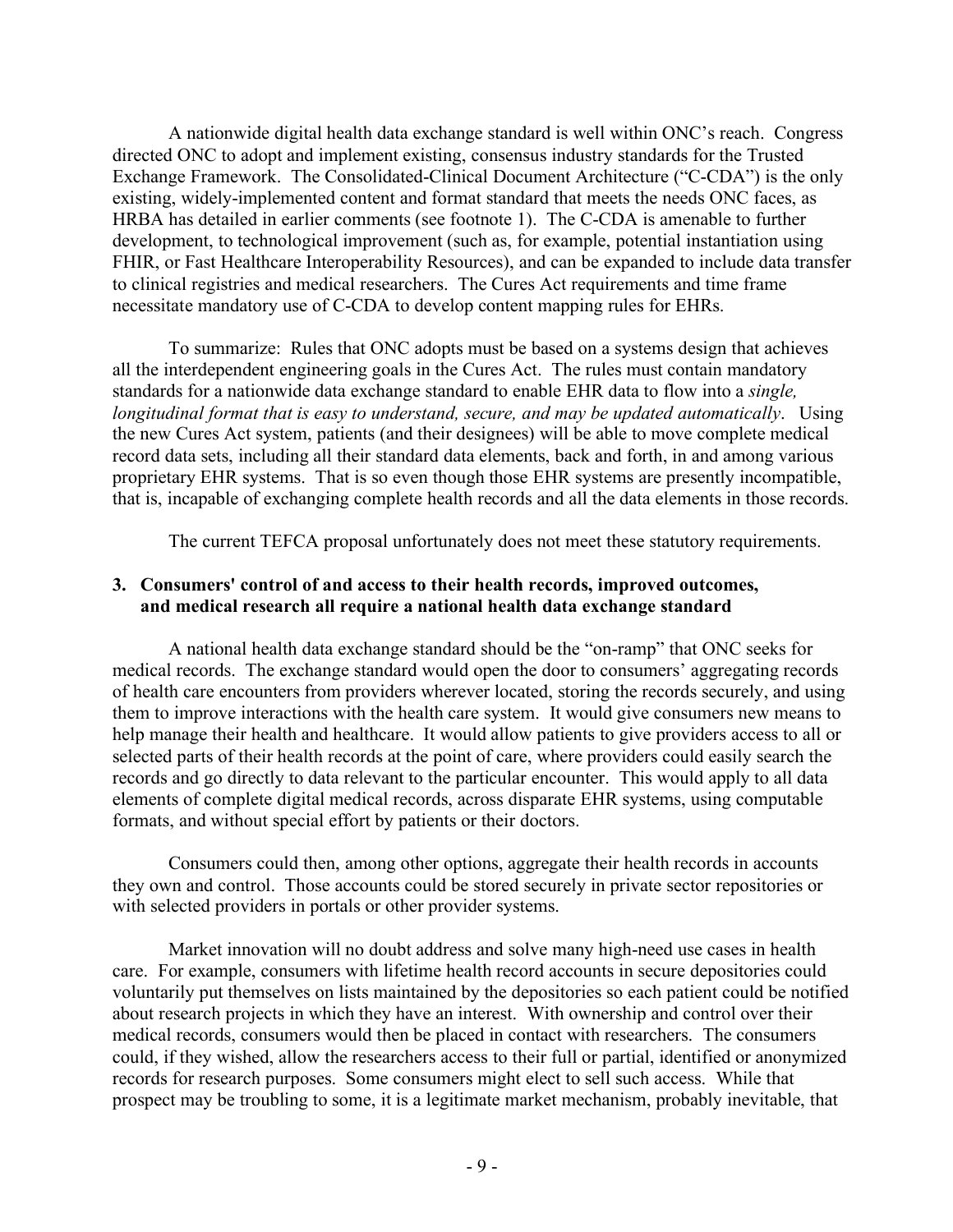will accelerate research and reduce its costs. A national health data exchange standard that ONC adopts to implement the Cures Act is the key to opening all these opportunities.

We note that these system operations are feasible and practical, in contrast to the TEFCA proposal for brokered broadcast query capabilities in the proposed Common Agreement.15 Broadcast query, or "pull" queries from all available medical databases, has been proven to be unworkable at scale<sup>16</sup> and in simulations.<sup>17</sup> It cannot be implemented nationwide, regionally, or even locally. Yet broadcast query capacity is a major focus of the TEFCA proposal. This unnecessary and unrealistic proposal overcomplicates any TEFCA plan and should be dropped.

## **4. To fulfill the purpose of the Cures Act, ONC should adopt a nationwide health data exchange standard**

ONC can publish an expedited notice of proposed rule-making ("NPRM") focused on how best to designate a nationwide health data exchange standard. It can seek expert advice from all sectors of the healthcare and health informatics industries, and from academe, on how to engineer health information data exchange to incorporate all the mandatory functions and features Congress specified the Cures Act.

What do industry and patient groups suggest be mandated in the exchange standard?

A partial list of questions in a new NPRM might include the following:

The Cures Act requires ONC to utilize industry-consensus standards to assemble the data exchange standard. For payload, i.e., content and format, what industry-consensus standards, if any, exist other than C-CDA? C-CDA can be expanded from the current twelve document templates as new data categories and types become available, so proposals that ONC consider using an industry standard other than C-CDA should recommend content and format options that can be expanded in a manner comparable to the C-CDA. (This question is based on the following: Presently, C-CDA templates exist in a single, extra-large implementation guide. It contains 12 documents, 70 sections, and over 120 entry templates. The templates are machinegenerated instructions explaining how to apply the base HL7 CDA standard for the specific uses covered by the 12 types of documents. The templates are expressed in a *computable format*. C-CDA document instantiations can thus be tested using new technology developed to make use of the *computable* templates. The recent emergence of more sophisticated testing tools is strengthening the continuous quality improvement efforts for C-CDA.)

What role should FHIR play in the first iteration of the exchange standard? Is FHIR sufficiently mature that it, alone, can function as the nationwide data exchange standard that is required by the Cures Act? Or should ONC wait to include FHIR until a later iteration of the

<sup>16</sup> *See, e.g.,* Robert H. Miller and Bradley S. Miller, *The Santa Barbara County Care Data Exchange: What Happened?*, *Health Affairs* 26, no.5 (2007):w568-w580, available online at:

- http://content.healthaffairs.org/content/26/5/w568.full.html; *see generally,* W. Rishel, et al. (Gartner, Inc.), *Summary of the NHIN Prototype Architecture Contracts*, Report for the Office of the National Coordinator for Health IT, May 31, 2007, available at: http://www.healthit.gov/sites/default/files/summary-report-on-nhin-prototype-architectures-
- 1.pdf (documents, inadvertently, why health record broadcast query cannot be made to work at scale). 17 *Id.* note 4 above.

 <sup>15</sup> *Id.* at 32-33.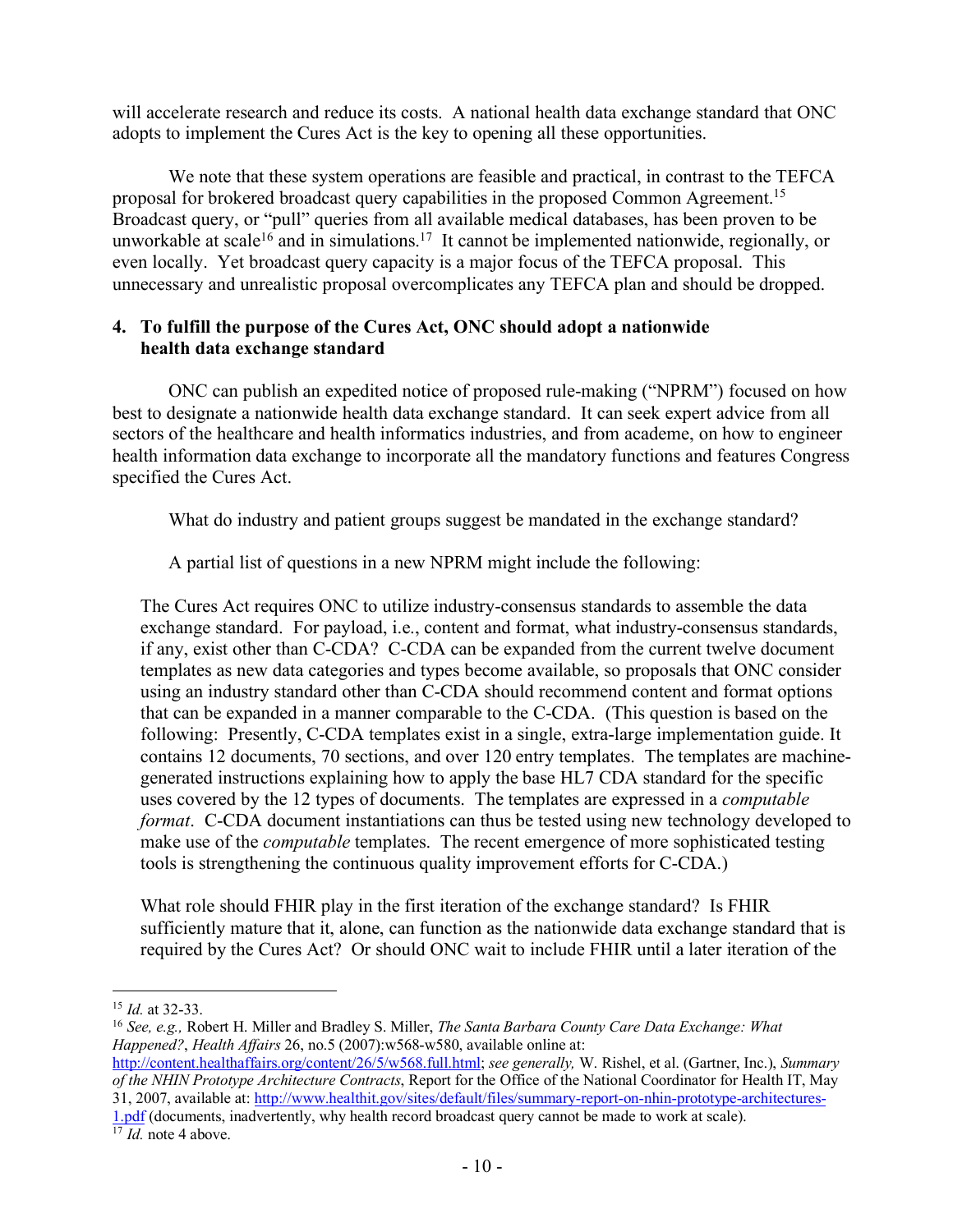standard, when FHIR is more mature? How many years might that wait be?

In the first iteration of the exchange standard, and if C-CDA is adopted as the content and format part of the standard, should EHR system vendors have the option to instantiate C-CDA in FHIR? Or only in FHIR?

In developing the industry-consensus-based data exchange standard in accordance with statutory requirements, ONC must, among other things, meet the Cures Act's "ease of use," "standardized data elements," "complete record," and "computable" criteria. The most likely (and possibly the only known) engineering approach to this challenge is for ONC to mandate that the standard require certified EHR systems to have the capacities (1) to map health record outputs to the standard and (2), to map received standard inputs to the receiving certified EHR's system, placing standard data elements appropriately in the receiving EHR system. The second criterion is necessary to reduce clinicians' burdens in using their EHR systems and to satisfy data reliability concerns, among other ease-of-use considerations. Given these system engineering requirements, what suggestions do commenters have as ONC develops the rule to specify how the data mapping should be accomplished, including how near-real-time quality control processes should be included in the ONC rule?

As to secure transport, what other industry-consensus standard is available other the Direct Project Applicability Statement for Secure Health Transport Version 1.2 (the "Direct Protocol")?

For transport, and whether or not ONC specifies the Direct Protocol as part of the exchange standard, what identity-proofing and other security considerations should ONC include in the exchange standard? Or should identity-proofing be specified separately from the exchange standard?

What procedures should ONC include in the data exchange standard rule to assure regular updating of its specifications as required by technology and industry process changes?

## **5. Absence of a nationwide, digital health data exchange standard will not only delay the goals of the Cures Act, but is susceptible to potential court challenge, further postponing implementation**

The Cures Act was intended, among other specific goals, to benefit patients and clinical providers in accessing and using health information now stored and siloed in EHR systems around the country. If ONC were to adopt the Trusted Framework as proposed, so that health data exchange were again stymied, patients and clinical providers would be harmed. Hence, patients and clinicians, and patient and clinician groups, would have standing to seek review in federal court of any such action by ONC. Other intended beneficiaries of the Cures Act's data exchange provisions would also have standing.

A Trusted Exchange Framework and Common Agreement premised on the mandatory data exchange standard we have outlined in these comments would rationalize and simplify many vexing privacy and security issues, and simplify rather than over-complicate the path to health record interoperability on a national scale. That is so because a mandatory exchange standard